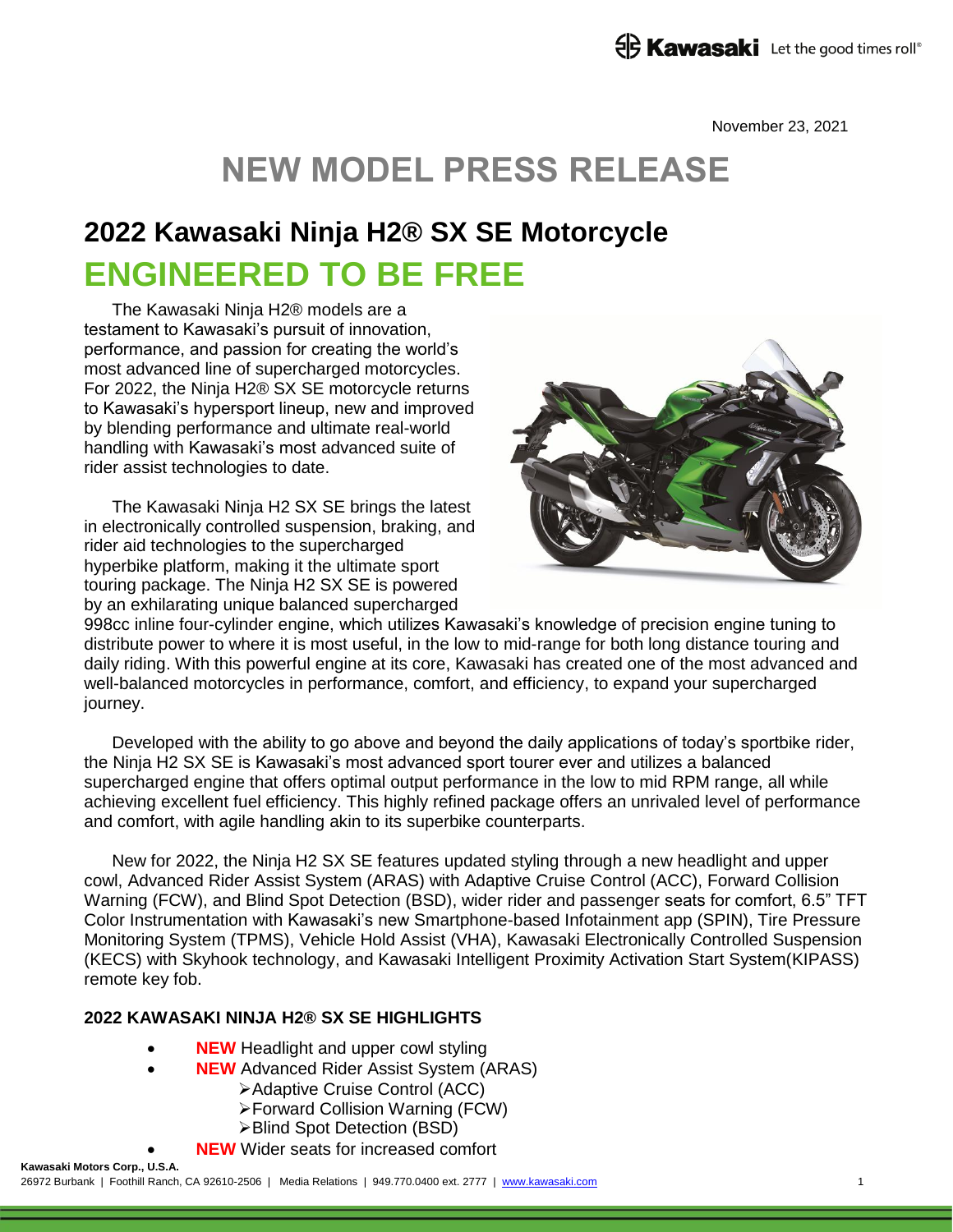- **NEW** 6.5" TFT Color Instrumentation with a Smartphone-based Infotainment app (SPIN)
- **NEW Tire Pressure Monitoring System (TPMS)**
- **NEW** Vehicle Hold Assist (VHA)
- **NEW** Kawasaki Electronic Control Suspension (KECS) with Showa Skyhook EERA technology
- **NEW** Kawasaki Intelligent Proximity Activation Start System (KIPASS) remote key fob
- **NEW USB-style power outlet**
- **NEW** Grip heaters

## **ENGINE & CLUTCH**

- **NEW** Revised cam timing
- **NEW** Exhaust silencer
- **NEW** Elimination of exhaust pre-silencer
- **NEW** Revised second gear
- **NEW** Optimized hydraulic clutch fluid volume

A supercharged 998cc inline four-cylinder engine is designed to deliver both power and fuel efficiency on the 2022 Ninja H2® SX SE, focusing on low-mid range power delivery with exhilarating acceleration that prioritizes everyday usability in street-riding conditions. New for 2022 is a resin silencer that has been added to the secondary air inlet to reduce mechanical (intake) noise. Revised cam timing contributes to increased overall engine performance. The elimination of the exhaust's presilencer chamber allows greater freedom with the new exhaust layout that features a longer collector pipe, increased catalyser volume, and a larger silencer. The new straight-pipe style layout delivers improved torque to benefit everyday ride ability.

A dog-ring transmission facilitates smooth, quick shifting and the number of gear teeth for second gear have been revised in order to minimize resonance when the gears mesh. Adding ribs to the inside of the clutch cover increases its stiffness, further helping to reduce mechanical noise. A hydraulic assist and slipper clutch offers light lever operation. The volume of the hydraulic fluid routed to the clutch plates has been revised and offers improved clutch release. As a result, the shift load due to the plates dragging can be minimized, an improvement that is noticeable when stopped, and it's easier to shift into neutral.

#### **NEW TFT COLOR INSTRUMENTATION WITH SMARTPHONE INTEGRATION (SPIN)**

**NEW** 6.5" TFT Color Instrumentation with a Smartphone-based Infotainment app (SPIN)

A large, easy-to-read 6.5" full-color TFT instrumentation screen adds a high-tech appearance to the cockpit. The new TFT instrumentation is complemented by multiple display modes (black, white or automatic) and smartphone connectivity as well as compatibility with Kawasaki SPIN to offer riders a wide range of information. The home screen display is divided into three areas, upper, middle, and lower. Display functions in the upper area include integrated riding mode, gear position indicator, distance setting indicator, ACC indicator, tachometer, Kawasaki Quick Shift (KQS) indicator, Kawasaki Engine Brake Control (KEBC) indicator, and a multifunction gauge that visually shows the boost pressure plus the rider's choice of throttle application, front brake pressure or G-force. The middle area display functions include a large digital speedometer, cornering light indicator, service indicator, VHA indicator, and economical riding indicator. In the lower area, a multifunction display allows riders to scroll through functions such as odometer, dual trip meters, bank angle display and bank angle recording function, tire pressure, boost pressure, boost temperature, current and average fuel consumption, remaining range, average speed, total time, and battery voltage. Additional display functions that can also be accessed include fuel gauge, KECS preload mode, outside temperature, ice warning, connected device indicator, and clock and coolant temperature.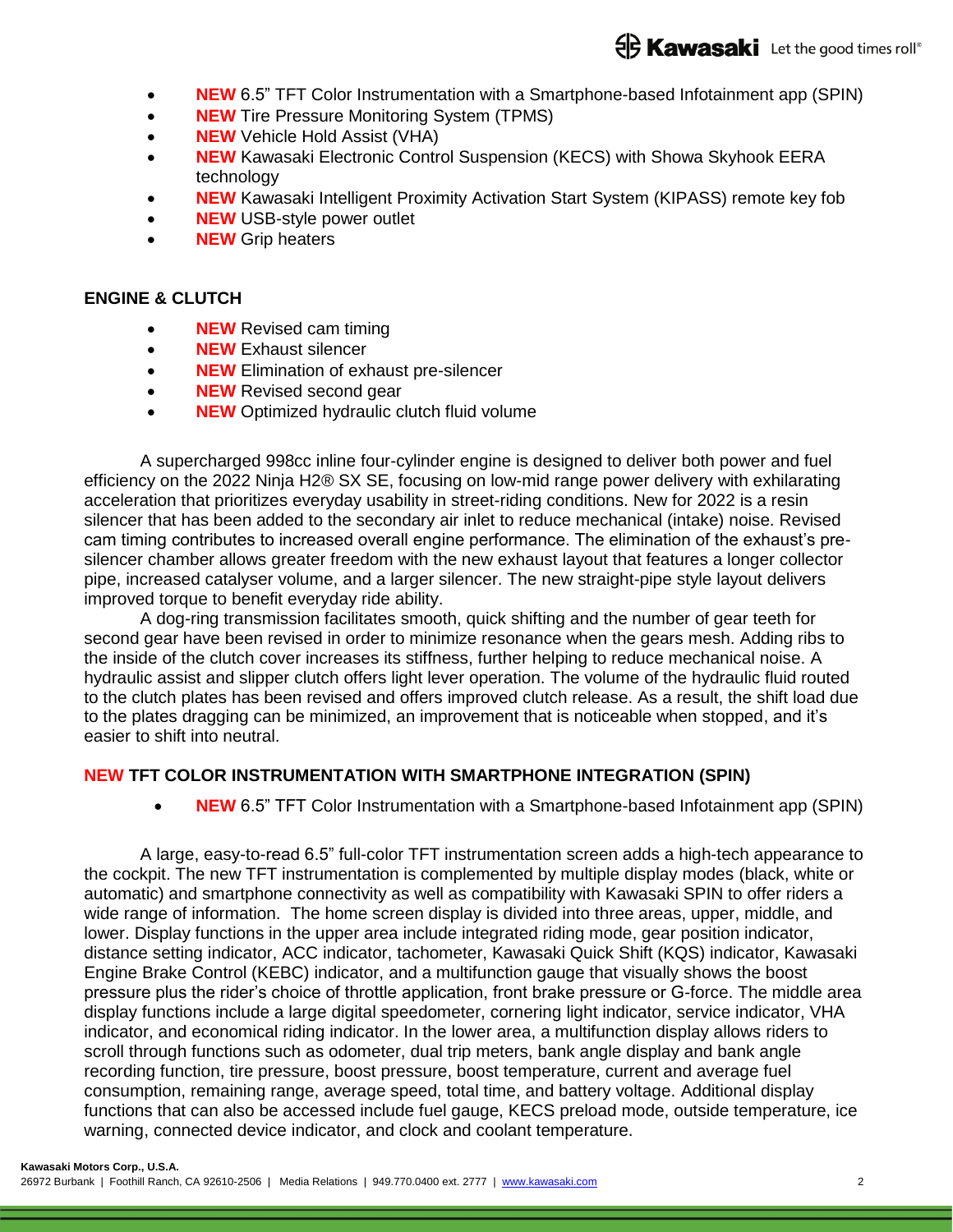Also new for 2022 is the addition of Kawasaki's new smartphone-based infotainment app (SPIN) that enables various third party applications to be downloaded and mirrored on the cockpits TFT display. Basic functions available in the app include telephone, map display, music, calendar, and contacts. Additionally, riders can opt to download third party apps to add to their Kawasaki SPIN library to be able to interact with them on the TFT display. Available apps include Sygic (navigation), SENA (headset communication), and more.

Using Kawasaki SPIN provides riders access to several great functions, including:

- 1. **Vehicle Info:** information such as fuel gauge, odometer, maintenance schedule, which can all be viewed via the smartphone
- 2. **Riding Log:** GPS route information as well as vehicle running information can be logged and viewed via the smartphone
- 3. **Telephone Notices:** when a call or mail is received by the smartphone, this is indicated on the instrument display

## **NEW ADVANCED RIDER ASSIST SYSTEM (ARAS)**

- Adaptive Cruise Control (ACC)
- Forward Collision Warning (FCW)
- Blind Spot Detection (BSD)

The Ninja H2® SX SE motorcycle has always boasted the latest cutting-edge technology, and for 2022 it's no different with the addition of Bosch's Advanced Rider Assist System (ARAS) that features surround-sensing functions based on radar sensors that generates a more relaxed riding experience. Oftentimes, riding in heavy traffic and maintaining the correct distance to the vehicle in front takes a great deal of concentration and can become strenuous over longer periods. Adaptive Cruise Control (ACC) maintains the speed set by the rider but adjusts the vehicle speed to maintain a suitable following distance from the vehicle in front. When the system is operating, a signal is shown on the instrument panel, including the symbol showing green when following a vehicle ahead and grey when there is no vehicle ahead. Once operational speed gets to a certain point, which varies in each gear, the system will disengage, and the rider will need to operate the brakes manually. Pressing the cruise control button on the left side of the handlebar turns the system off. Operating the brakes or engaging the clutch for several seconds causes ACC to be temporarily disengaged and closing the throttle completely will also disengage the system. Accelerating (throttle override) or shifting gears (as long as the new gear's minimum operation speed is met) does not disengage the system unless the maximum speed allowed is reached.

Bosch's development of Forward Collision Warning (FCW) was designed to reduce the risk of a rear-end collision or to mitigate its consequences through front-facing radar sensor monitors. The system is active as soon as the vehicle starts, and it supports the rider in all relevant speed ranges. If the system detects that another vehicle is in too close of range, and the rider does not react to the situation, it warns the rider with a bright flashing red LED light above the instrument panel and a warning is also shown on the TFT display. Riders can set the alert timing according to preference with options including early, medium or late. FCW can also be turned off, which will be indicated on the TFT display.

The Blind Spot Detection (BSD) function helps keep a lookout in all directions to assist motorcyclists with lane changes. A rear-facing radar sensor serves as the blind spot detection's eye, registering objects in hard-to-see areas on both the left- and right-hand sides. When an approaching vehicle is detected, an LED built into the rearview mirror will illuminate, a first on a Kawasaki motorcycle. If a rider indicates the intent to change lanes by switching on the turn signal while a vehicle is detected in the blind spot, the mirror LED will flash. BSD can be turned off and will be indicated on the TFT display when doing so.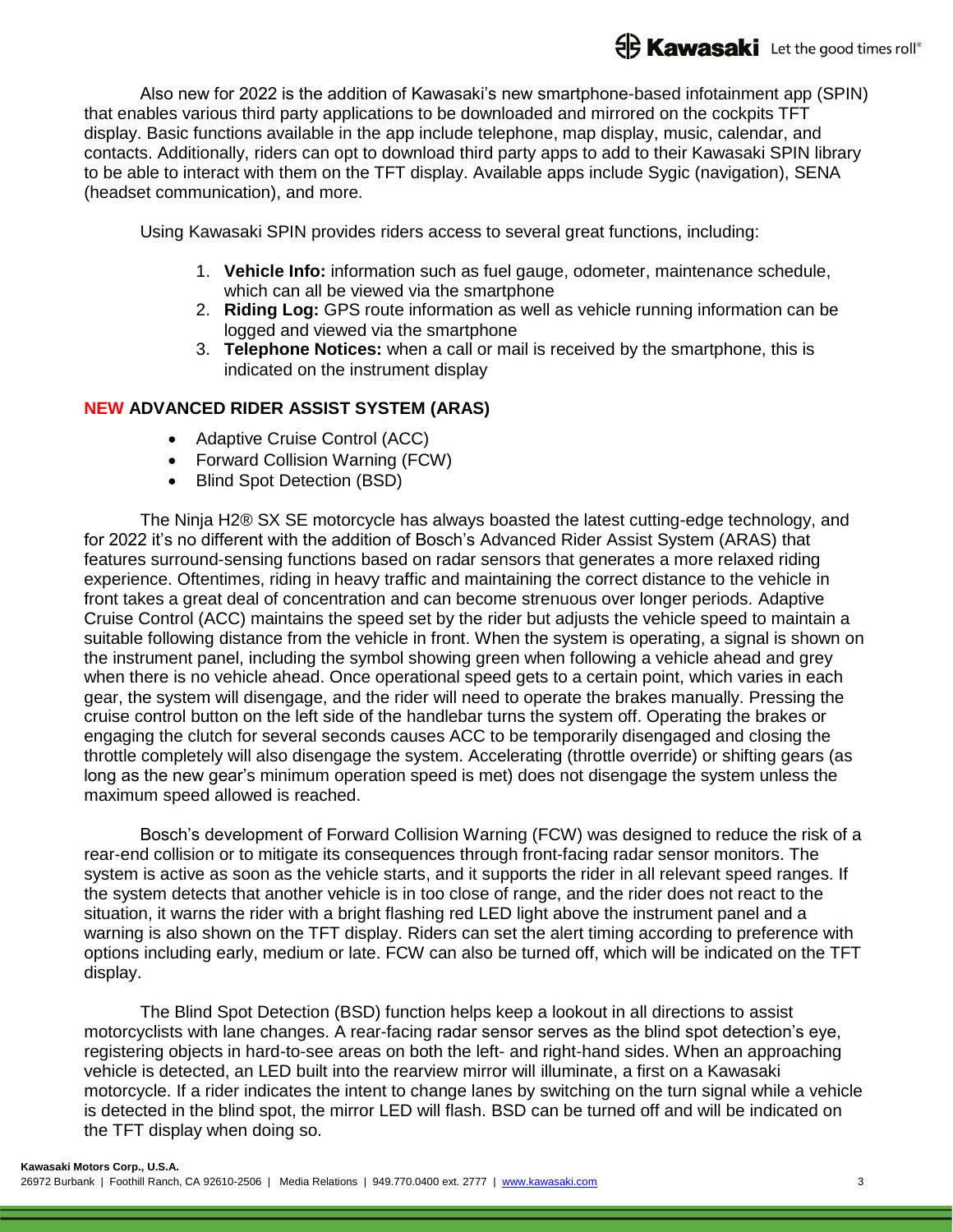## **NEW TIRE PRESSURE MONITORING SYSTEM (TPMS)**

The addition of the Tire Pressure Monitoring System (TPMS) allows tire air pressure to continuously be monitored while riding, adding reassurance for the rider on long rides. Tire pressure sensors are used to alert the rider when tire pressure falls below 31.9 PSI through a low-pressure warning that is displayed on the TFT meter.

## **NEW VEHICLE HOLD ASSIST (VHA)**

Activated when the rider has stopped and firmly applies the brake(s), Vehicle Hold Assist (VHA) engages the rear brake to allow the rider to relax the hand brake. The ABS pump exerts pressure to engage the rear brake, and a light/signal is indicated on the TFT meter to let the rider know the brake hand can be relaxed and the bike will remain in place. The system disengages automatically when the rider turns the throttle to accelerate, when the side stand goes down, or 10-minutes after activation. The rider can also disengage the system by quickly squeezing and releasing the brake lever (within 1 second).

## **NEW KAWASAKI INTELLIGENT PROXIMITY ACTIVATION START SYSTEM (KIPASS)**

The Kawasaki Intelligent Proximity Activation Start System (KIPASS) master key system allows remote activation of the main switch and steering lock of the Ninja H2®SX SE motorcycle. The system offers increased convenience while acting as a deterrent to theft and vandalism. With the compact key fob in a pocket, the KIPASS sends out a signal that is picked up and recognized by the ECU. For added security, an immobilizer function is incorporated into the ignition system. As a flagship model, the key fob of the Ninja H2 SX SE is adorned with the Kawasaki River Mark.

#### **NEW BOSCH 10.3ME ABS IMU**

The Ninja H2® SX SE becomes Kawasaki's first model to integrate an FI-ECU with torquedemand capabilities and the new IMU measures in six degrees of freedom (DOF) with a compact, boost circuit-equipped ABS with high computational power. IMU enables inertia along 6 DOF to be monitored. With the new unit, acceleration along longitudinal transverse and vertical axes, plus roll rate, pitch rate and yaw rate are all measured. Feedback from the IMU is used to give clearer real-time picture of chassis orientation. With more sophisticated torque-demand capabilities, the new FI-ECU is able to adjust torque in response to external direction, which enables it to work in concert with the ABS. This coordinated control of both the engine and brakes is essential for delivering smooth operation in systems like the new ACC. A boost circuit capable of increasing fluid pressure at the brake calipers enables the brakes to be activated independent of direct rider input, which is required for the new ACC and VHA systems.

#### **SUSPENSION**

 **NEW** Kawasaki Electronic Control Suspension (KECS) with Showa Skyhook EERA technology

The Ninja H2® SX SE features KECS with Skyhook technology which helps support the motorcycle's sprung weight and modulates the suspension damping force to allow the wheels to track road dips and bumps while maintaining the motorcycle's vertical position with minimal disturbance. Combining high-level mechanical components with the latest electronic control technology, KECS offers both the suppleness to offer riding comfort in a wide range of riding situations, as well as the firm damping to facilitate sport riding. Handling the suspension duties is a sporty 43 mm inverted Showa cartridge fork and a high-spec Showa Balance Free Rear Cushion (BFRC) lite rear shock – similar to the rear suspension used on the Ninja® ZX™-10R sportbike, except it also features electronically adjustable preload.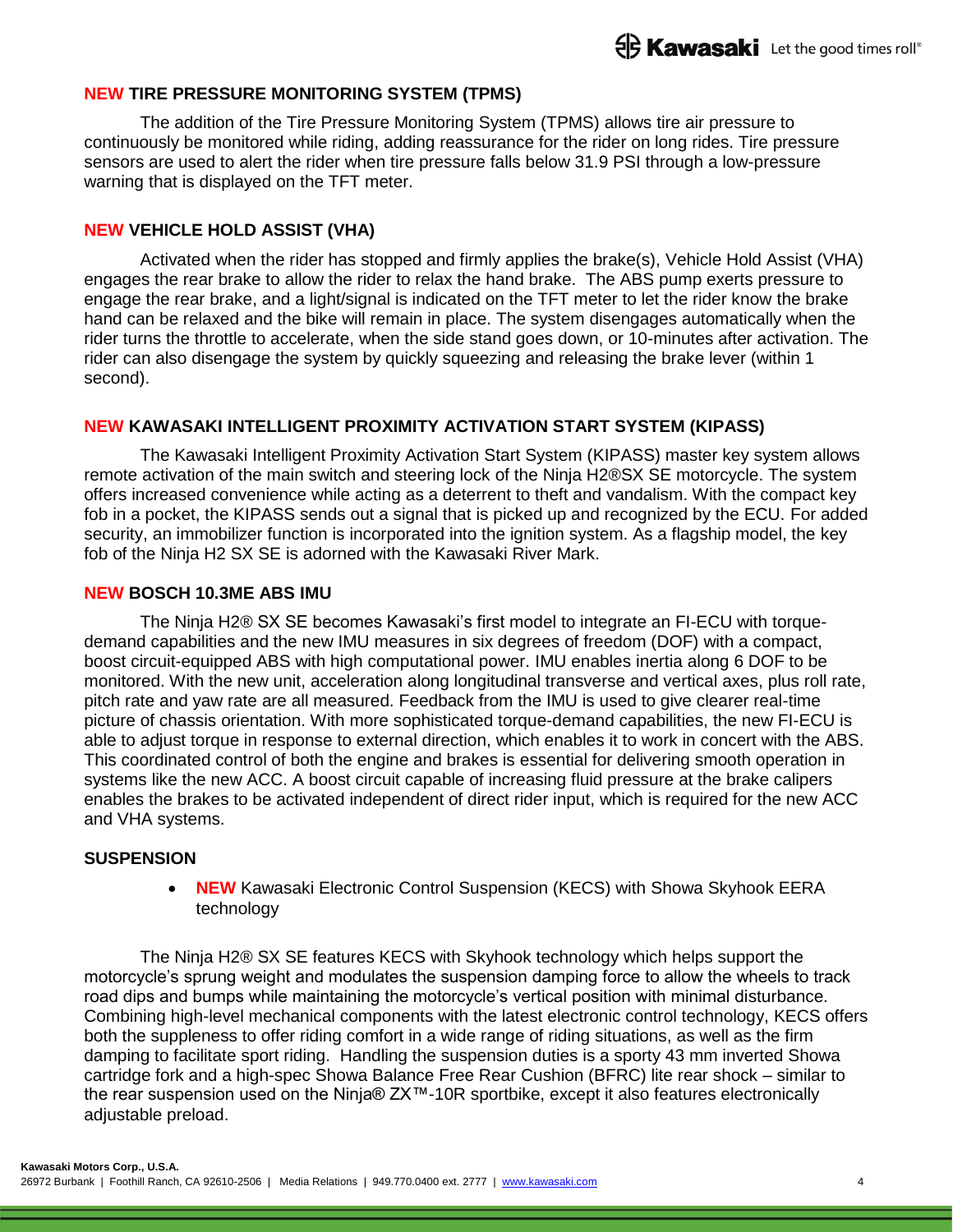In the BFRC lite shock, damping force is generated in an external Damping Force Chamber, and compression and rebound damping are generated independently, allowing the whole surface of the main piston to act as a pump, pushing oil towards the valves. This configuration also helps to suppress pressure balance fluctuations as a result of shock compression and extension.

Compression and rebound damping for both the forks and shock are generated (and adjusted) electronically via the KECS system that is controlled by a solenoid valve with direct actuation and allows for extremely quick reaction time. Riders can choose from four modes: Sport, Road, Rain, and Manual. KECS then adjusts to the road surface environment in real time to provide the ideal damping, considering vehicle speed, stroke speed and deceleration. Riders can electronically control the rear shock preload settings as well. KECS offers three different preload settings: rider only, rider with luggage, and rider with passenger and luggage. Riders can fine-tune these settings with 10 levels of adjustment for each.

The updated software incorporates Showa's Skyhook EERA (Electronically Equipped Ride Adjustment) technology to deliver an even more composed ride. Showa's Skyhook software, carefully fine-tuned by Kawasaki engineers to ensure the sporty riding character of the Ninja H2 SX SE was preserved, delivers a smoother ride as it continually adapts to the road surface in real time.

The forks and shock have built-in stroke sensors that provide real-time stroke speed and compression information. The sensor coils provide input to the KECS ECU every millisecond. This is complemented by information provided by the IMU (acceleration/deceleration) every 10 milliseconds and the FI ECU (vehicle speed) every 10 milliseconds. The KECS ECU then directs current to the solenoids to adjust damping as required by the situation.

#### **STYLING**

- **NEW** Upper and side cowls
- **NEW** LED headlight
- **NEW** Aerodynamic mirrors
- **NEW** Supercharged emblems

Sleek new lines give the Ninja H2® SX SE a sharper, more compact look, while maintaining its aggressive and seductive Ninja® image. The new front face design points to its supercharged roots and instantly communicates that it's more than the ordinary sport touring machine. The new upper cowl features angular lines and a slim, compact impression even with the addition of the radar sensor, which is positioned below the headlight. The radar sensor sits behind a cover, specially designed to not interfere with the radar function. The Kawasaki River Mark emblem is proudly displayed on the upper cowl – a true reflection of the high-level performance, comfort, and quality that the Ninja H2 SX SE offers. Full fairing bodywork adds to the bike's sporty image and helps to reduce heat that can be felt by the rider.

In order to match the new upper cowl, simple surfaces have been added to the side cowl and contribute to the new styling. The upper cowl is more compact to accommodate the front radar sensor, and a new LED headlight is positioned at the front of the upper cowl, contributing to the intense design. It features integrated position lamps that are crystal-like in appearance, adding a high-class touch. LED cornering lights are built into each side of the fairing in sets of three to help illuminate the road when cornering. New aerodynamically shaped mirrors offer a clear view of the rear, even when the Kawasaki Genuine Accessories 28 L hard saddlebag set is fitted, and feature single-bulb LED-type turn signals. Rear-facing radar is built into the rear fender, and like the front radar, is cleverly hidden by a specially designed cover. LED turn signals contribute to the bike's high-quality image and a handcrafted twocolor "Supercharged" emblem has been added to communicate the flagship status of the Ninja H2 SX SE.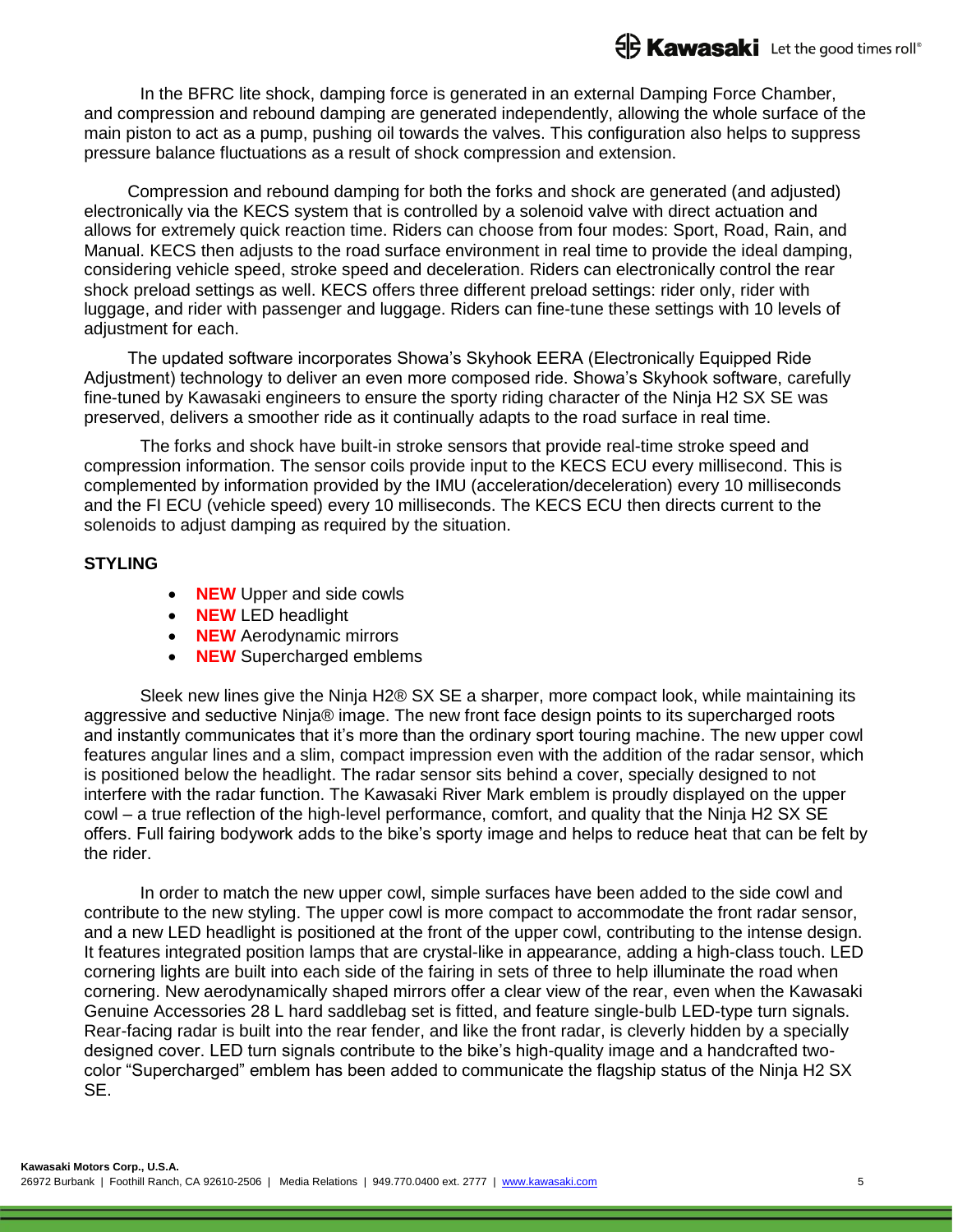## **ERGONOMICS**

- **NEW** Wider seats for increased comfort
- **NEW** USB-style power outlet
- **NEW** Grip heaters
- **NEW** Brembo front brake system

A new ergonomically designed front seat provides comfort for spending long hours in the saddle as well as accommodates position changes for sportier riding. Both rider and passenger seats are wider than previous models, and revised shapes, thickness and density all add to rider and passenger comfort. The wider rear seat features a flat surface at the front to help keep the passenger from sliding forward under braking. Under the rear seat, a new USB-type power outlet offers a convenient source for powering accessories or personal items. The riding position of the Ninja H2® SX SE offers a relaxed bend that is comfortable for in-town riding and long touring and features grip heaters to add to the comfort on cold days. The grip heater wiring is routed inside of the handlebar for a clean design. To match the handle-mounted Accelerator Position Sensor (APS) and grip heaters, a newly designed Brembo direct actuation front master cylinder is fitted.

## **BRAKES & WHEELS**

**NEW** Bridgestone Battlax Hypersport S22 tires

The Ninja H2® SX SE comes equipped with high-grade Brembo Stylema front calipers. The design of key sections allows stiffness to be maintained while enabling a direct connection to the piston area. The Stylema calipers quickly cool thanks to increased airflow around the brake pads, space around the pistons, and an opening that allows air to exit from the central bridge. The dual radial mount opposed 4-piston Stylema front calipers grip a pair of semi-floating 320 mm discs, which complement the technical innovation and premium quality of the Ninja H2 SX SE. New Bridgestone Battlax Hypersport S22 tires provide a good balance of sport and touring performance.

#### **INTEGRATED RIDING MODES**

All-inclusive modes that link KTRC, Power Mode and KECS allow riders to efficiently set traction control, power delivery, and suspension characteristics to suit a given riding situation. Riders can choose from four settings: Sport, Road, Rain or a Manual setting. In the manual rider mode, each of the systems can be set independently. The Sport setting enables riders to enjoy sporty handling riding. The Road setting provides comfortable riding characteristics over a wide range of situations, from city riding to highway cruising and rural roads. The Rain setting offers rider reassurance when riding on a low traction surface.

#### **HIGHLY DURABLE PAINT**

Kawasaki's Highly Durable Paint features a special top coat that allows certain types of scratches to repair themselves, enabling the paint to maintain its high quality finish through normal wear and tear<sup>†</sup>. The self-healing is achieved through microscopic soft and hard segments within the top coat working like a chemical spring, creating a trampoline effect that absorbs many impacts.

#### † Notes:

- 1. Recovery can take a week or longer.
- 2. The paint will not recover in the case of scratches caused by a coin or key, or zip fasteners.

## **KAWASAKI GENUINE ACCESSORIES**

- **NEW** Premium high front seat
- **NEW** Low front seat